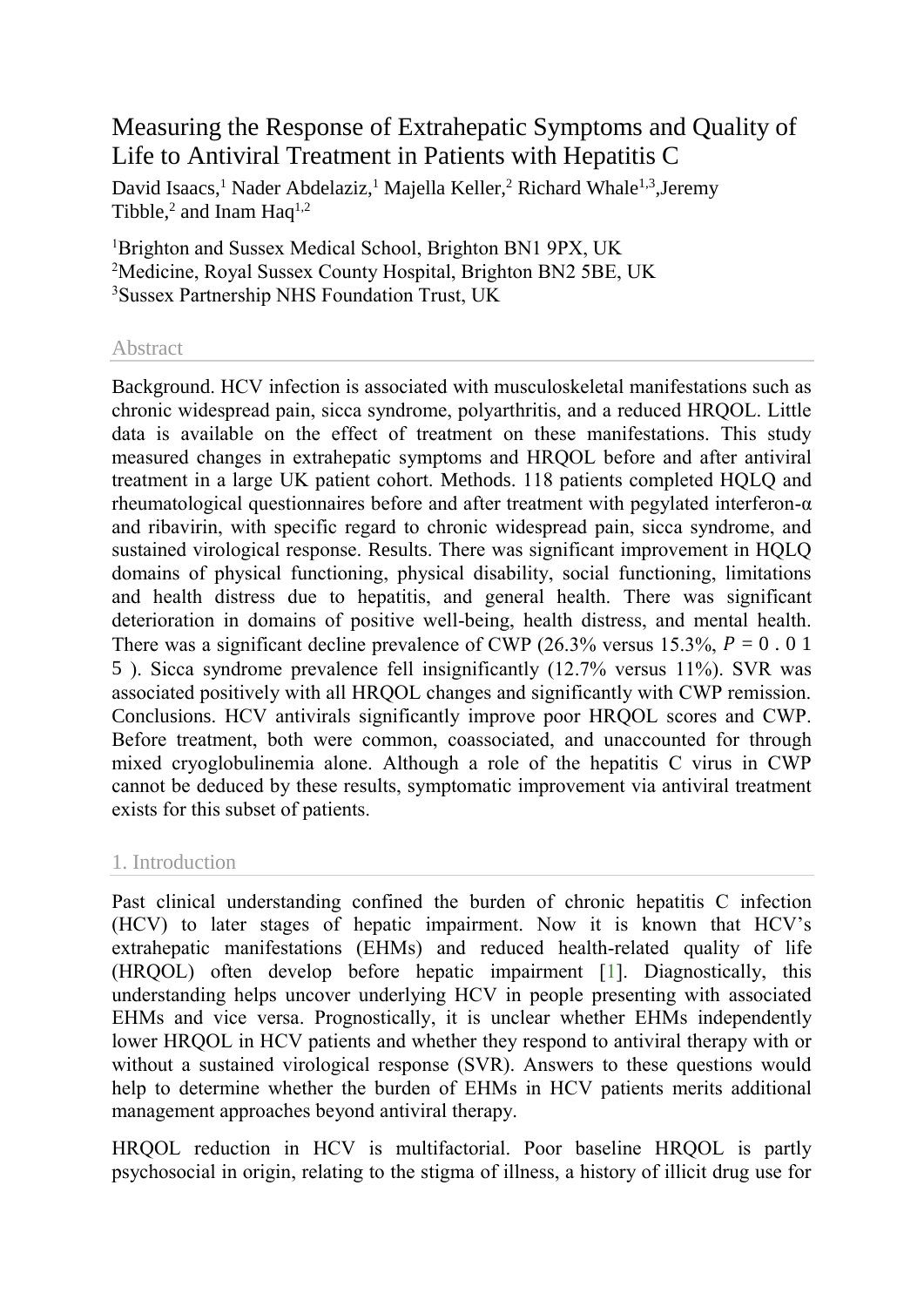a large proportion of patients, and high rates of fatigue, anxiety, and depression [\[2,](http://www.hindawi.com/journals/heprt/2013/910519/#B2) [3\]](http://www.hindawi.com/journals/heprt/2013/910519/#B3). Mood-related aspects of HRQOL may even be organically mediated by HCV colonization of brain microglia and activation of brain interleukins [\[4\]](http://www.hindawi.com/journals/heprt/2013/910519/#B4). However, HRQOL is also impaired through somatic symptoms, which may be specific to HCV pathophysiology. For example, HCV patients score worse than hepatitis B patients on somatic symptoms of the SF-36 questionnaire, and patients unaware of their HCV infection still score worse than the general population [\[2,](http://www.hindawi.com/journals/heprt/2013/910519/#B2) [5\]](http://www.hindawi.com/journals/heprt/2013/910519/#B5). Furthermore, most evidence points to an improvement in HRQOL as being associated with SVR after treatment with pegylated interferon alone or with ribavirin [\[2,](http://www.hindawi.com/journals/heprt/2013/910519/#B2) [6](http://www.hindawi.com/journals/heprt/2013/910519/#B6)–[9\]](http://www.hindawi.com/journals/heprt/2013/910519/#B9), which was confirmed by a meta-analysis that also suggests that a minimum change of 4.2 points on the SF-36 vitality scale is needed for a significant improvement in HRQOL [\[3\]](http://www.hindawi.com/journals/heprt/2013/910519/#B3). Several trials, however, show improvements in HRQOL independently of SVR, raising the hypothesis that viral suppression alone can achieve significant physiological changes [\[6,](http://www.hindawi.com/journals/heprt/2013/910519/#B6) [8,](http://www.hindawi.com/journals/heprt/2013/910519/#B8) [10,](http://www.hindawi.com/journals/heprt/2013/910519/#B10) [11\]](http://www.hindawi.com/journals/heprt/2013/910519/#B11).

HCV associated EHMs create somatic symptoms that probably contribute to patients' lower HRQOL scores, although this has not been sufficiently assessed. Arthralgia and myalgia are among the common rheumatological symptoms associated with HCV, with one study displaying a prevalence of 23% and 15% for each, respectively [\[12\]](http://www.hindawi.com/journals/heprt/2013/910519/#B12). Less common rheumatological EHMs include arthritis, vasculitis, sicca syndrome, Sjögren's syndrome, and systemic lupus erythematosus [\[12,](http://www.hindawi.com/journals/heprt/2013/910519/#B12) [13\]](http://www.hindawi.com/journals/heprt/2013/910519/#B13).

Mixed cryoglobulinaemia (MC), which has been found in 1–60% of people with HCV, describes the presence of IgM immunoglobulins (rarely IgG or IgA) that form complexes with monoclonal (type II) or polyclonal (type III) rheumatoid factors (RFs) [\[12\]](http://www.hindawi.com/journals/heprt/2013/910519/#B12). Types II and III MC are far commoner than simple cryoglobulinaemia (type I) that does not include RF complexes and is not associated with HCV. However, reported prevalence of MC depends heavily on the accuracy of laboratory techniques in cryoprecipitation at low temperatures and measuring cryoglobulin concentrations.

Deposition of MC immune complexes, alongside poor clearance and reduced complement fragments, can result in small-vessel vasculitis and study populations with idiopathic MC have high reported incidences for cutaneous, musculoskeletal, and renal manifestations. Therefore, secondary MC may play a common role in EHMs as 5–10% of HCV patients display an overt MC vasculitic triad of weakness, arthralgia, and purpura [\[13,](http://www.hindawi.com/journals/heprt/2013/910519/#B13) [14\]](http://www.hindawi.com/journals/heprt/2013/910519/#B14). Multiple tropism of the virus, particularly to lymphocytes, may account for many EHMs with or without development of MC [\[15\]](http://www.hindawi.com/journals/heprt/2013/910519/#B15). The HCV virus seems to facilitate a state of increased autoantibody and cryoglobulin production by expanding B cells through the envelope protein E2 interacting with the CD81 receptor and increasing B-cell survival by activating the Bcl2 proto-oncogene [\[13,](http://www.hindawi.com/journals/heprt/2013/910519/#B13) [16,](http://www.hindawi.com/journals/heprt/2013/910519/#B16) [17\]](http://www.hindawi.com/journals/heprt/2013/910519/#B17). A similar state may also be achieved by the virus molecular mimicry of host autoantigens [\[17,](http://www.hindawi.com/journals/heprt/2013/910519/#B17) [18\]](http://www.hindawi.com/journals/heprt/2013/910519/#B18). As of yet, no factors specific to host background, environment, or viral genotype have been associated with the emergence of EHMs [\[17\]](http://www.hindawi.com/journals/heprt/2013/910519/#B17).

Chronic pain in particular has been shown to impair HRQOL in HCV patients [\[19\]](http://www.hindawi.com/journals/heprt/2013/910519/#B19). However, apart from a specific role for MC in some cases of arthralgia, there is no overarching evidence for a pathogenic role of the virus in most presentations of chronic pain. For example, histopathological presence of HCV in muscles of myalgia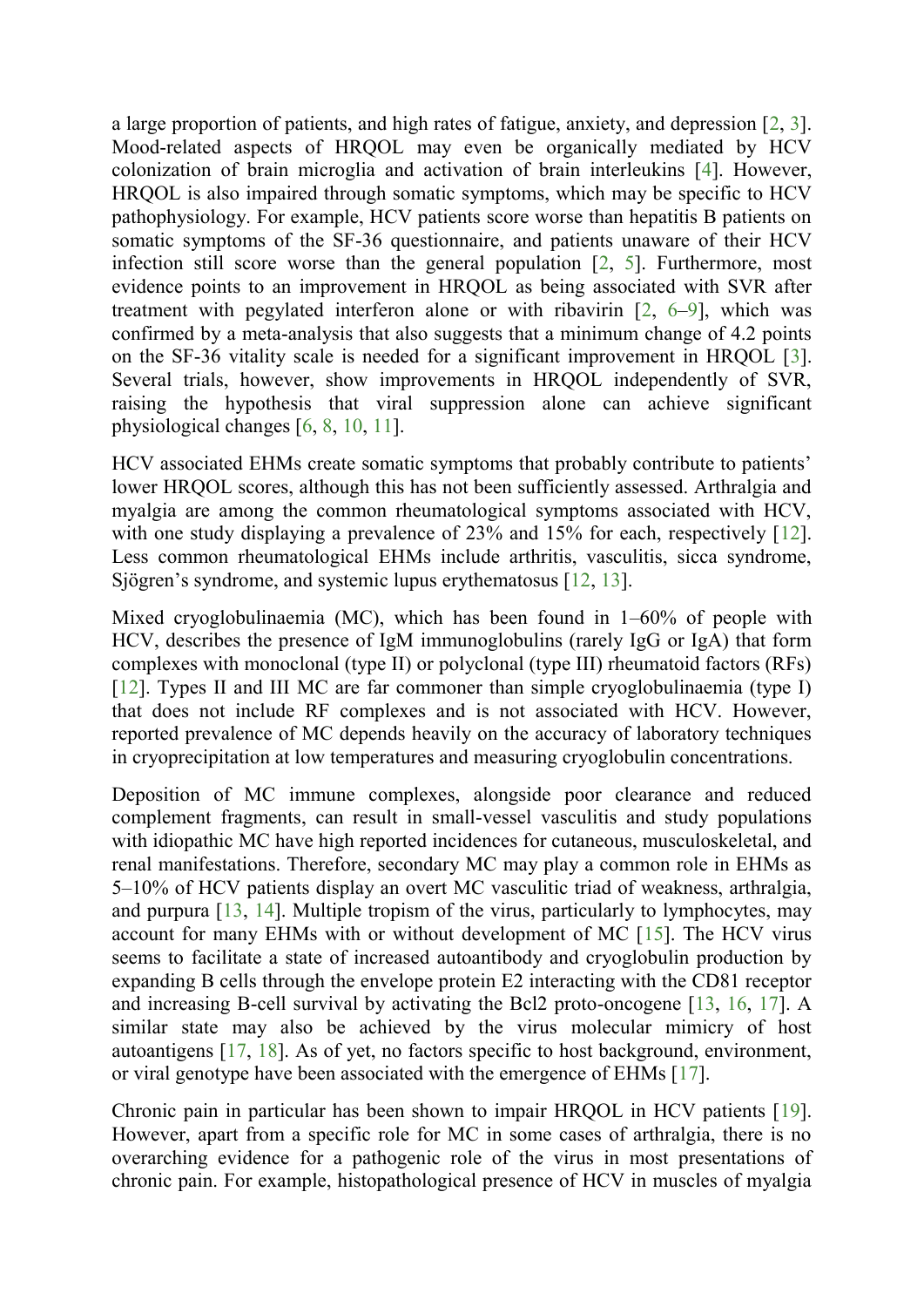sufferers [\[13,](http://www.hindawi.com/journals/heprt/2013/910519/#B13) [20\]](http://www.hindawi.com/journals/heprt/2013/910519/#B20) and an increased prevalence of HCV in fibromyalgia patients have not been consistently found [\[21,](http://www.hindawi.com/journals/heprt/2013/910519/#B21) [22\]](http://www.hindawi.com/journals/heprt/2013/910519/#B22).

There have been limited studies on the role of antiviral therapy for EHMs. Antiviral therapy has some evidence for improving pain in the context of MC complicated HCV. In one study, arthralgia and myalgia improved for approximately half the patients, and in those achieving SVR fatigue and MC levels dropped significantly [\[23\]](http://www.hindawi.com/journals/heprt/2013/910519/#B23). In another study, interferon and ribavirin therapy cleared MC in 37.8% and arthralgia in 80% of patients [\[24\]](http://www.hindawi.com/journals/heprt/2013/910519/#B24). However, to our knowledge no other studies have yet assessed therapeutic effects on EHMs alongside measured HRQOL changes in HCV patients.

### 2. Methods

### 2.1. Aims

(1)Investigate whether HRQOL improves following antiviral therapy. (2)Investigate whether extrahepatic outcomes improve following antiviral therapy. (3)Determine whether an association exists between extrahepatic symptoms and HROOL before and after treatment. (4)Investigate whether improvement in HRQOL or extrahepatic symptoms is dependent on SVR after treatment. 2.2. Ethics

A study protocol for a cross-sectional epidemiological study into the prevalence of musculoskeletal symptoms among HCV positive adults in a Brighton cohort was proposed and granted ethics approval by the Brighton East Research Ethics Committee in January 2006 (reference. 06/Q/1907/134).

Out of a cohort of 537 HCV patients managed at the Digestive Diseases Unit at the Brighton and Sussex University Hospital Trust (BSUH), in the UK, we assessed the results of 118 patients who were not coinfected with HIV or HBV and who had completed standard antiviral treatment with pegylated interferon- $\alpha$  and ribavirin.

### 2.3. Outcomes

Participants answered the hepatitis quality of life questionnaire (HQLQ) [\[25\]](http://www.hindawi.com/journals/heprt/2013/910519/#B25) and a survey of symptoms affecting the spine, muscles, bones, and joints before treatment and six months after finishing treatment. The HQLQ is generically based on SF-36 health survey but is validated as a hepatitis-specific instrument in the measurement of HRQOL [\[8\]](http://www.hindawi.com/journals/heprt/2013/910519/#B8). Outcome measures included presence of chronic widespread pain (CWP) according to the Manchester criteria (pain in the axial skeleton and at least two contralateral body quadrants for at least 3 months), the number of affected joints, pain intensity, and interference with daily life as scored on a visual analogue scale (VAS). The binary CWP Manchester criteria outcome was preferred over assessments of fibromyalgia, as the latter would require validation via physician led examinations (self-reports of having a diagnosis of fibromyalgia at baseline were not considered). A lack of physical examinations also excluded the presence of vasculitic rashes from our assessments. In the context of this study, patients were considered positive for sicca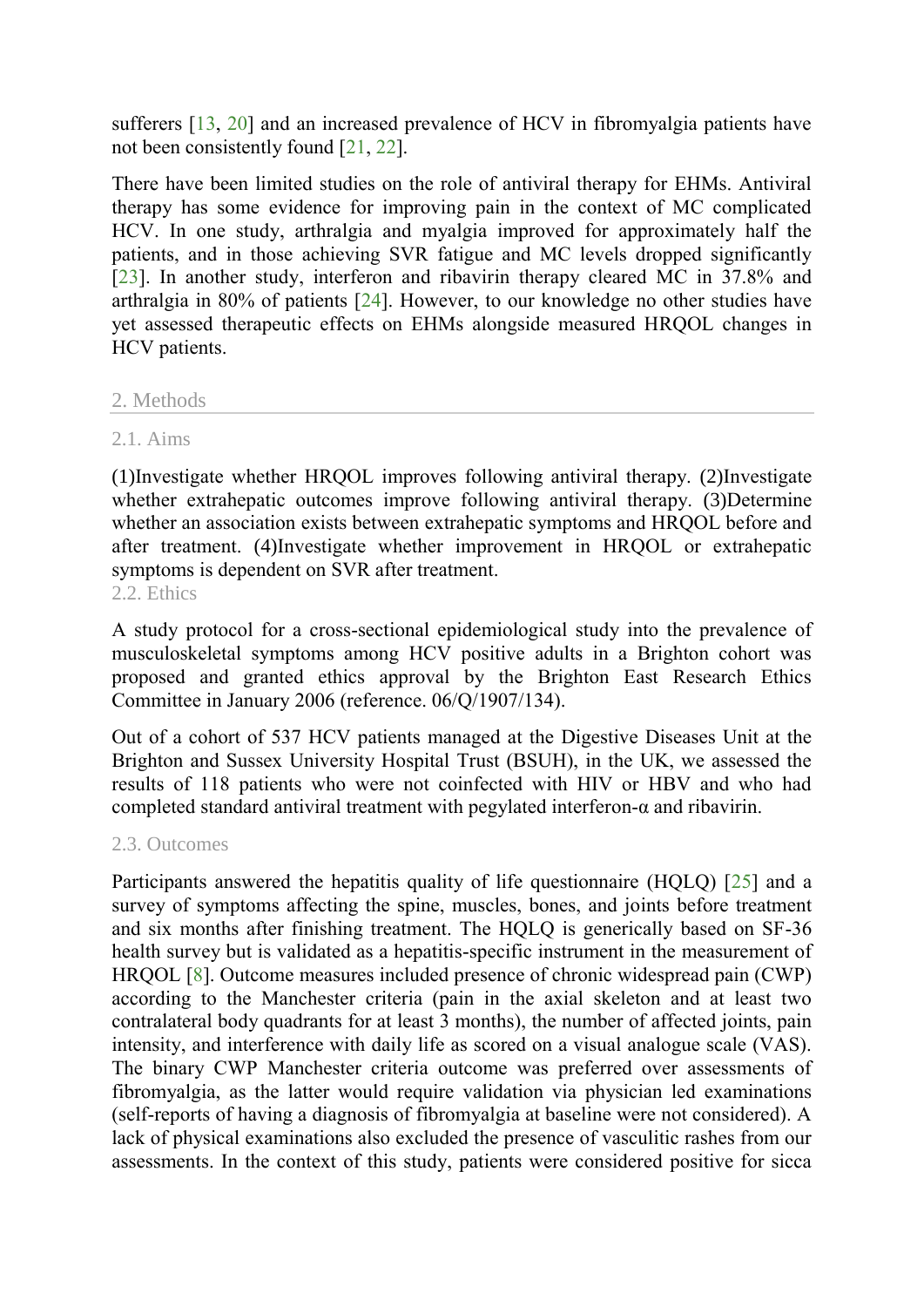syndrome if they reported both mouth and eye sicca symptoms using standardized questions into xeropthalmia and xerostomia; a full assessment of Sjögren's with antiRO/SSA or other autoantibodies was not performed.

### 2.4. Statistics

A paired samples  $t$  -test or Wilcoxon test was used to analyze changes in HRQOL, VAS, and number of painful joints from before treatment to 6 months after treatment. An independent samples  $t$  -test or Mann-Whitney  $U$  test (nonparametric) was used to analyze the relationship between HRQOL changes and SVR. A Pearson chi-square test was used in the number of patients with CWP, number of patients with pain for more than 3 months, or number of patients who agreed with the statement "I ache all over." Exact  $\vec{P}$  values of <0.05 in the two-tailed tests were considered significant.

### 3. Results

### 3.1. Background Information

See Table [1.](http://www.hindawi.com/journals/heprt/2013/910519/tab1/) Our cohort reflected a relatively young population with a mean age of 46 and an overwhelming proportion with a history of intravenous drug use—due to Brighton having one of the highest prevalence of IVDU in the UK [\[26\]](http://www.hindawi.com/journals/heprt/2013/910519/#B26). Unemployment was also prevalent at 41%. Furthermore, 18% of patients had preexisting arthritis. Although the presence of RF was common (see Table [2\)](http://www.hindawi.com/journals/heprt/2013/910519/tab2/), MC prevalence was low at only 5.9%, though laboratory techniques and unsatisfactory test completion rates should be taken into account.

Table 1: Background information.

| Background variable | % $(n)$ |
|---------------------|---------|
| Age                 |         |
| Mean $=$ 46         |         |
| Gender              |         |
| Male                | 59 (69) |
| Female              | 41 (48) |
| Ethnicity           |         |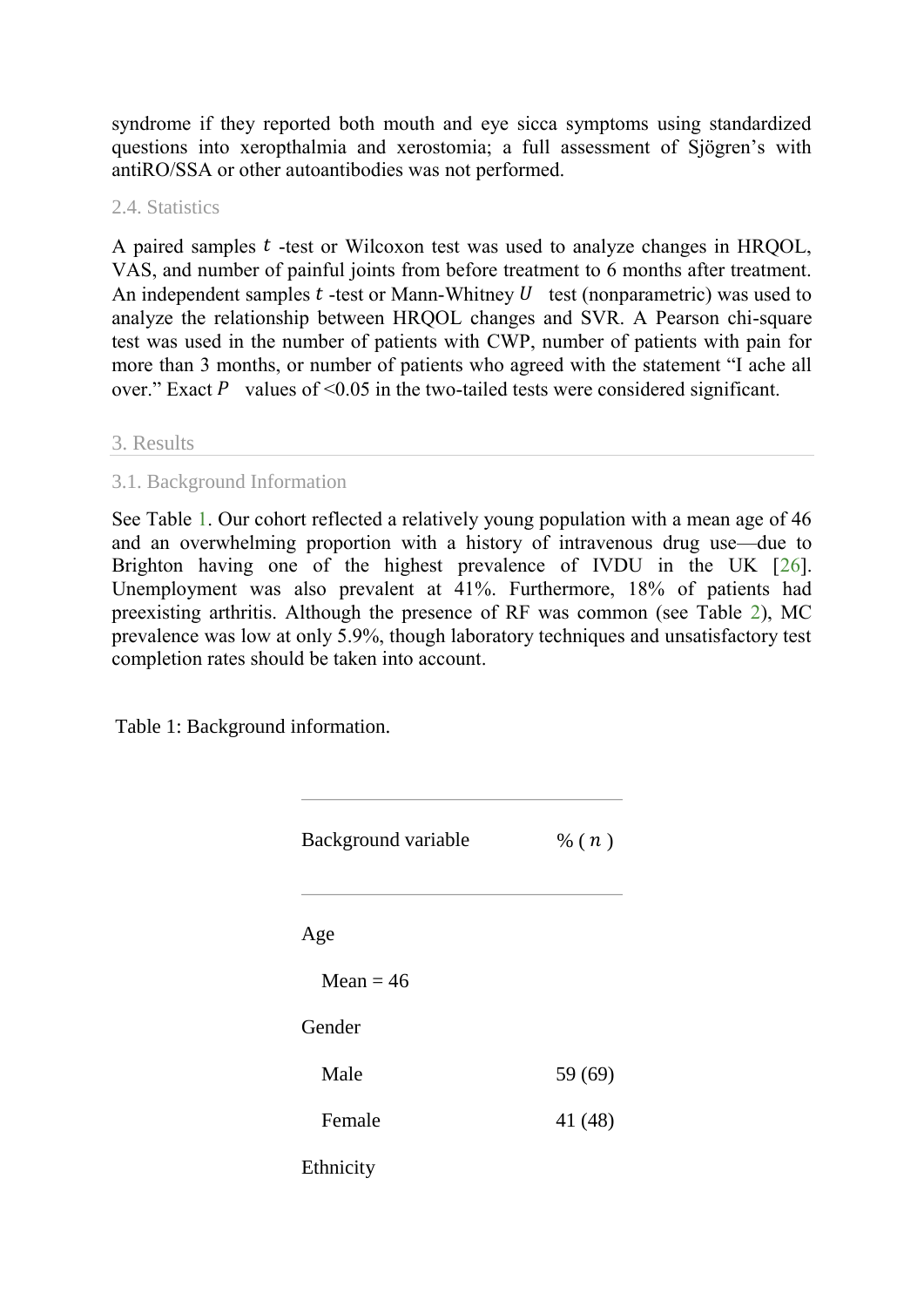| <b>White British</b>     | 79 (90)   |
|--------------------------|-----------|
| White Irish              | 3(4)      |
| White other              | 12(14)    |
| Other                    | 6(6)      |
| In employment            | 59 (68)   |
| <b>Transmission mode</b> |           |
| Intravenous drugs        | 77.8 (49) |
| <b>Blood</b> transfusion | 3.2(2)    |
| Homosexual sex           | 6.3(4)    |
| Heterosexual sex         | 1.6(1)    |
| Other                    | 8(7)      |
| Missing                  | (55)      |
| Genotype                 |           |
| 1                        | 36.5(19)  |
| $\overline{2}$           | 3.8(2)    |
| 3                        | 26.9(14)  |
| 2, 3                     | 30.8(16)  |
| $\overline{4}$           | 1.9(1)    |
| Missing                  | (66)      |
| <b>SVR</b>               |           |
| Achieved                 | 67 (76)   |
| Not achieved             | 33 (38)   |
| No record                | (4)       |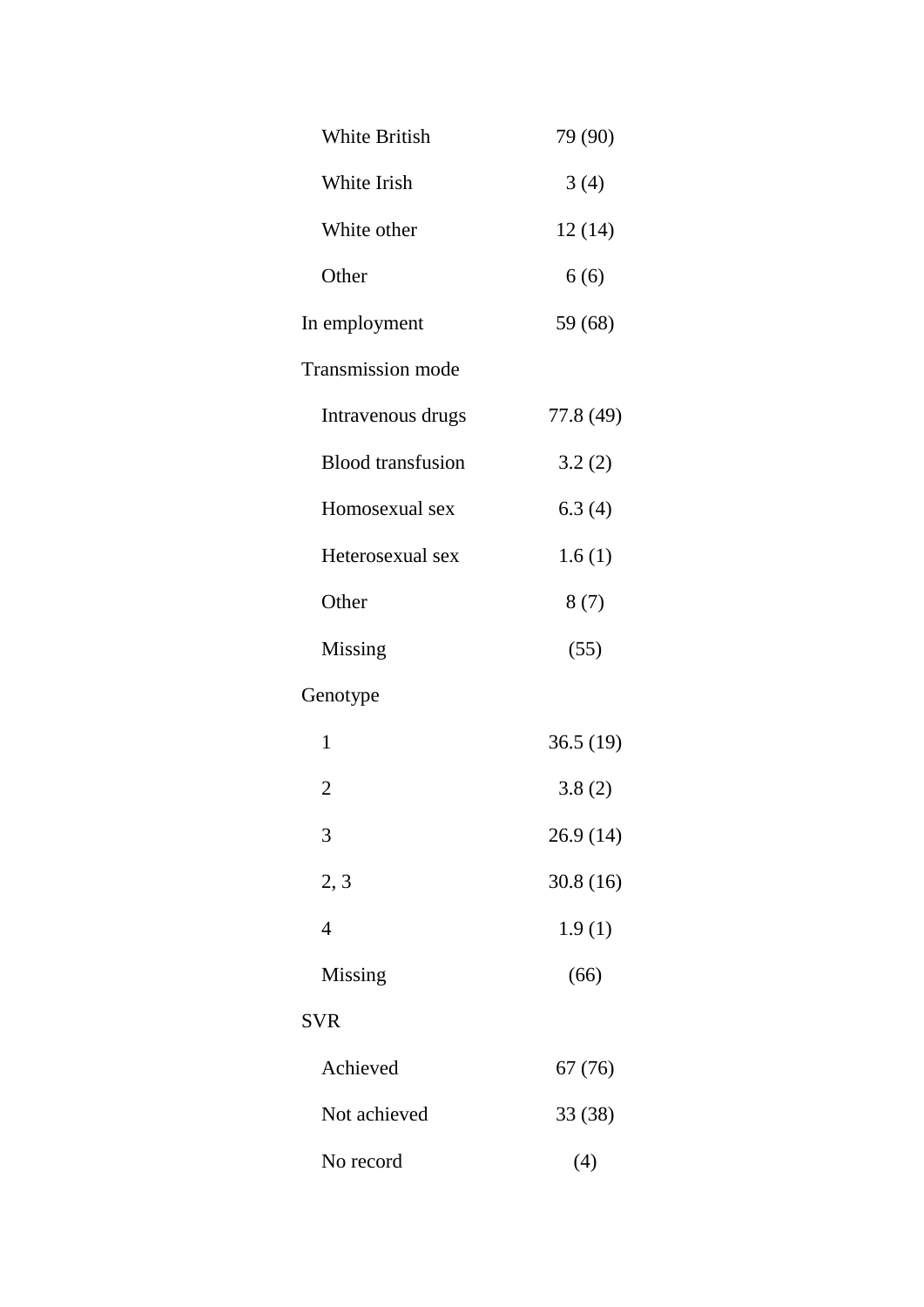## Arthritis

| Osteoarthritis             | 5(6)   |
|----------------------------|--------|
| Rheumatoid                 | 5(6)   |
| Unknown                    | 5(6)   |
| Other                      | 2.5(3) |
| Positive for cryoglobulins | 5.9(7) |
| Inflammatory bowel disease | 5.9(7) |

Table 2: Background serology.

| Abnormal<br>result<br>N (total<br>found) | Normal reference<br>range | Value taken as abnormal<br>result |
|------------------------------------------|---------------------------|-----------------------------------|
| 48 (74)                                  | $<$ 15 IU/mL              | $>14$ IU/mL                       |
| 5(76)                                    | Nil                       | >1:160                            |
| 4(65)                                    | <b>Nil</b>                | $^{+}$                            |
| 7(82)                                    | Nil                       | $^{+}$                            |
| 4(81)                                    | $0.75 - 1.65$ g/L         | $< 0.75$ g/L                      |
| 14 (80)                                  | $0.14 - 0.54$ g/L         | $< 0.14$ g/L                      |
|                                          |                           |                                   |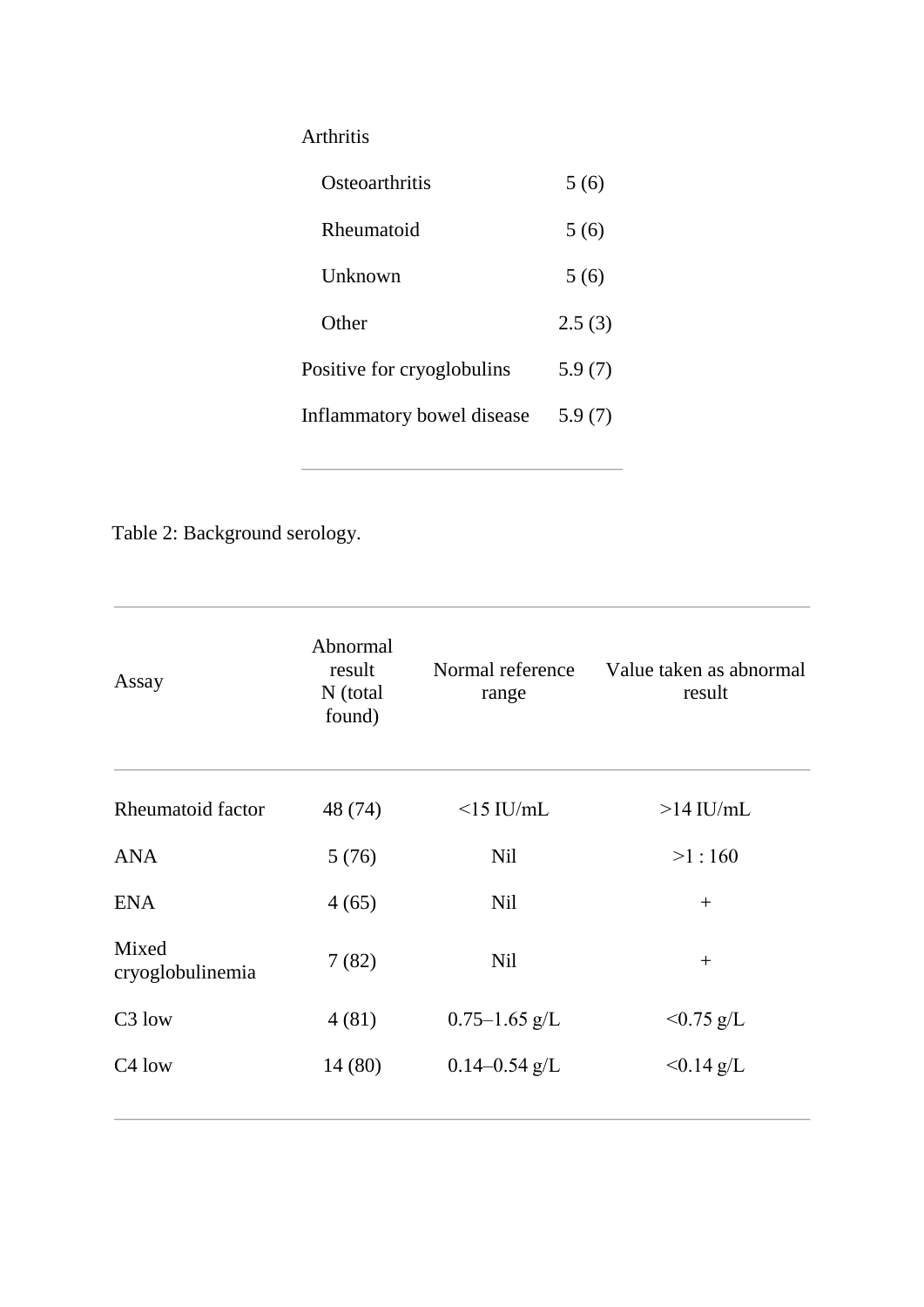### 3.2. HRQOL Outcomes

There was a statistically significant improvement in scores in the following 6 out of the 12 domains of the HQLQ: physical functioning, physical disability, social functioning, limitations due to hepatitis, health distress due to hepatitis, and general health (see Table [3](http://www.hindawi.com/journals/heprt/2013/910519/tab3/) and Figure [1\)](http://www.hindawi.com/journals/heprt/2013/910519/fig1/). There was a statistically significant deterioration in 3 of the domains (positive well-being, health distress, and mental health), and there was no significant change in the rest of the domains (body pain, role emotional, and vitality).

Table 3: HQLQ scores before and after treatment.

|                                              | Mean score                 | Significance of<br>change   |         |
|----------------------------------------------|----------------------------|-----------------------------|---------|
| HQLQ domain                                  | <b>Before</b><br>treatment | 6 months after<br>treatment | P value |
| Physical functioning                         | 76.3                       | 80.2                        | 0.024   |
| Role physical                                | 60.2                       | 73.1                        | 0.002   |
| Body pain                                    | 60.6                       | 66.3                        | 0.055   |
| General health                               | 50.9                       | 59.1                        | >0.001  |
| Vitality                                     | 46.1                       | 43.9                        | 0.233   |
| Social functioning                           | 62.4                       | 70.4                        | 0.009   |
| Role emotional                               | 63.8                       | 69.3                        | 0.350   |
| Mental health                                | 63.3                       | 59.5                        | 0.048   |
| <b>Health distress</b>                       | 63.8                       | 52.8                        | 0.008   |
| Positive well-being                          | 68.1                       | 51.6                        | >0.001  |
| Hepatitis-specific functional<br>limitations | 58.6                       | 69.3                        | >0.001  |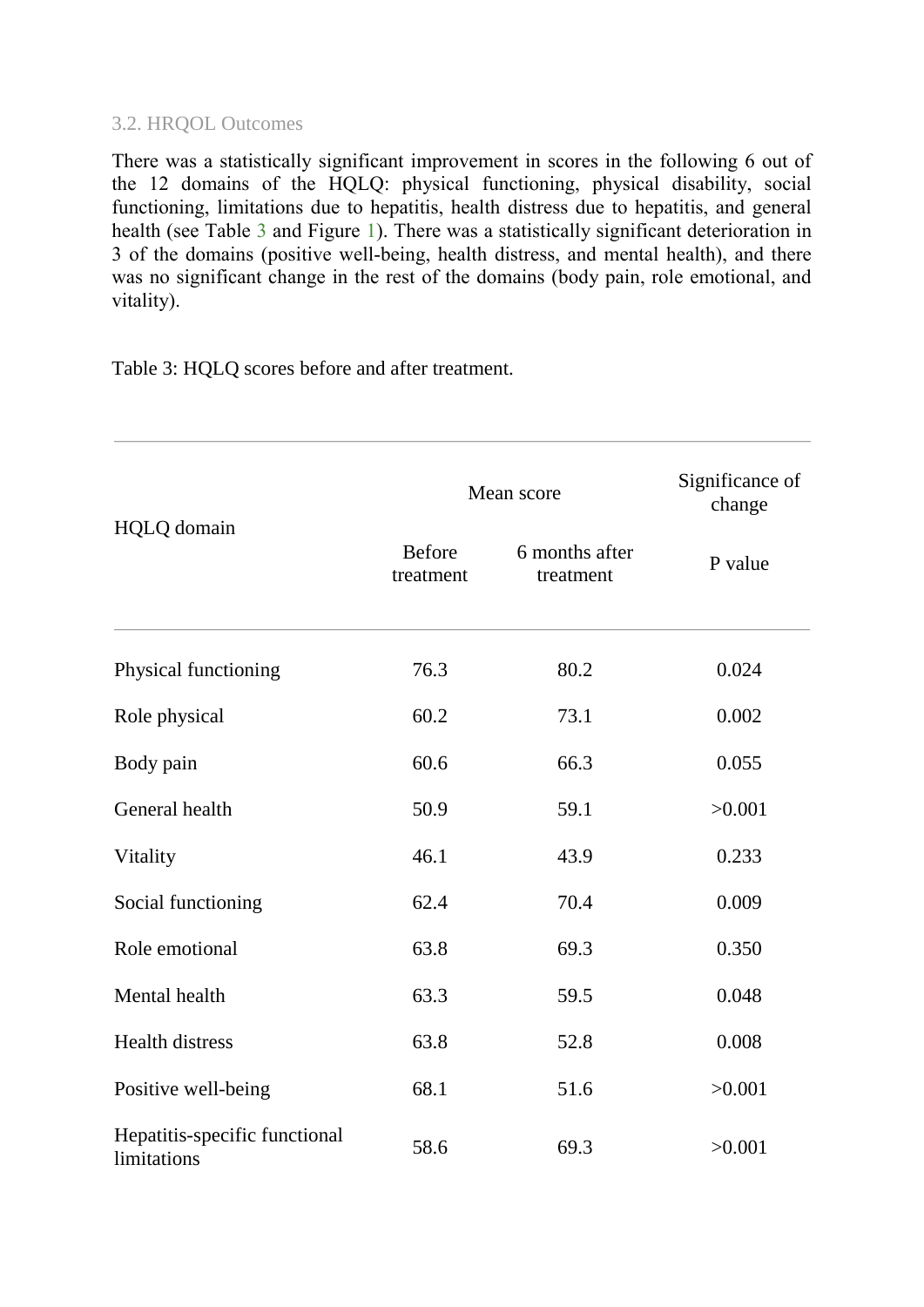

### Figure 1: HQLQ scores before and after treatment.

6 months after treatment ia.

### 3.3. Rheumatological Outcomes

There were a high baseline prevalence of chronic pain symptoms and statistically significant declines after treatment in the number of patients with CWP (11%) reduction,  $P = 0.015$ ), number of patients with pain for more than 3 months (11%) reduction,  $P = 0.041$ ), or number of patients who agreed with the statement "I ache all over"  $(10.1\%, P = 0.029)$  (see Table [4\)](http://www.hindawi.com/journals/heprt/2013/910519/tab4/).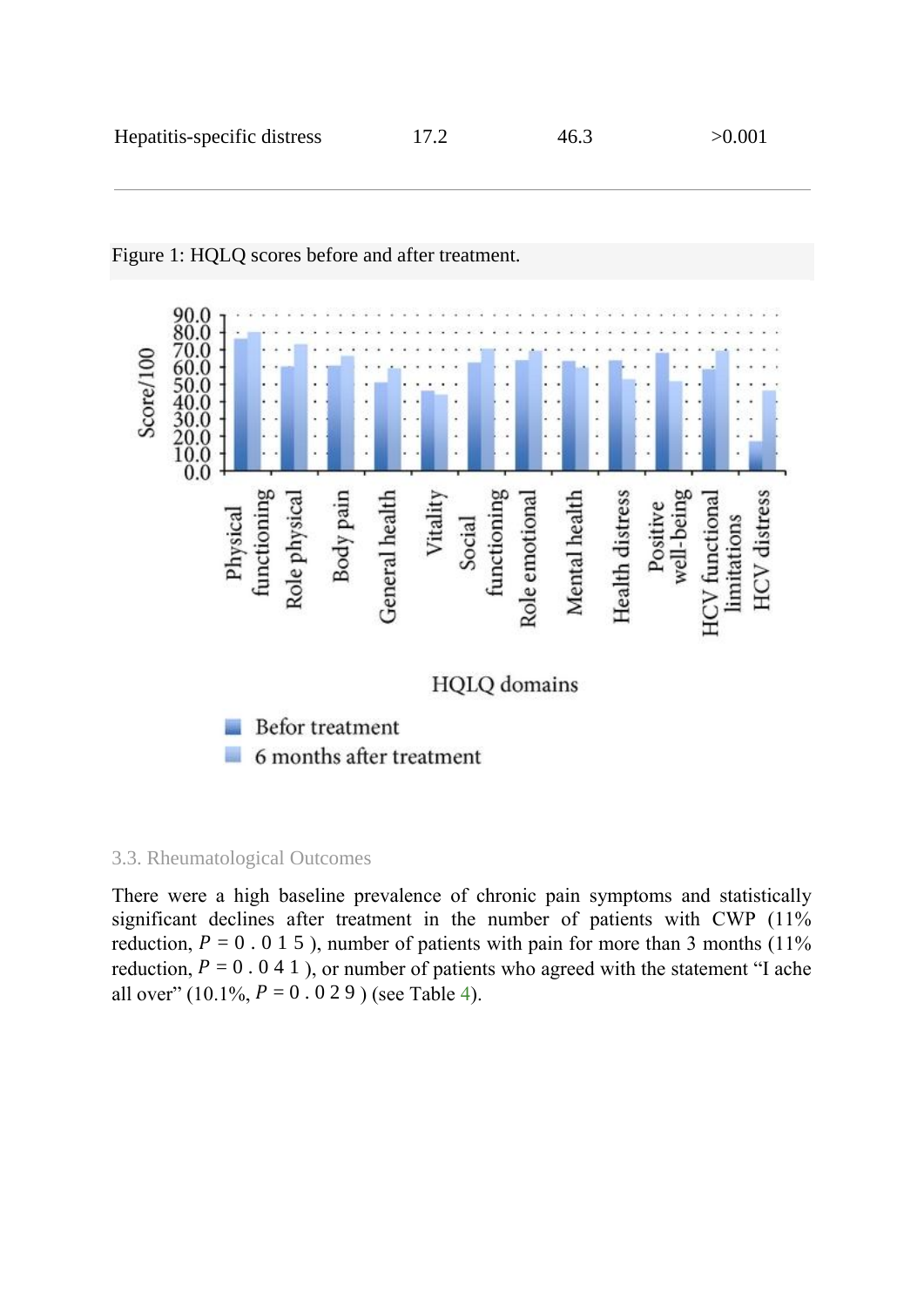Table 4: EHMs before and after treatment.

| Extrahepatic symptom                                         | Prevalence/mean score      | Significance of             |                     |
|--------------------------------------------------------------|----------------------------|-----------------------------|---------------------|
|                                                              | <b>Before</b><br>treatment | 6 months after<br>treatment | change<br>(P value) |
| <b>CWP</b>                                                   | 26.3%                      | 15.3%                       | 0.015               |
| Sicca syndrome                                               | 12.7%                      | 11%                         | 0.804               |
| Average pain intensity in past<br>month $(0-10)$             | 3.5                        | 3.03                        | 0.135               |
| Interference with daily activities in<br>past month $(0-10)$ | 2.91                       | 2.67                        | 0.48                |
| Number of painful joints in past<br>month                    | 2.59                       | 2.24                        | 0.306               |
| Pain for more than 3 months                                  | 64.4%                      | 53.4%                       | 0.041               |
| "I ache all over"                                            | 23.7%                      | 13.6%                       | 0.029               |

Having CWP before treatment was significantly associated with worse pretreatment pain levels  $(5.7/10 \text{ versus } 2.7/10, P > 0.001)$  and their interference with daily life as reported on VAS (5.0/10 versus 2.1/10,  $P > 0$ . 0 0 1), though the overall VAS pain scores and the average number of painful joints did not fall significantly after treatment. Having CWP before treatment was also negatively associated with all HQLQ domains (significantly in all except vitality and health distress and hepatitisspecific distress), except for positive well-being where people with CWP scored significantly higher (75/100 versus 66/100,  $P = 0.023$ ) (see Table [5\)](http://www.hindawi.com/journals/heprt/2013/910519/tab5/).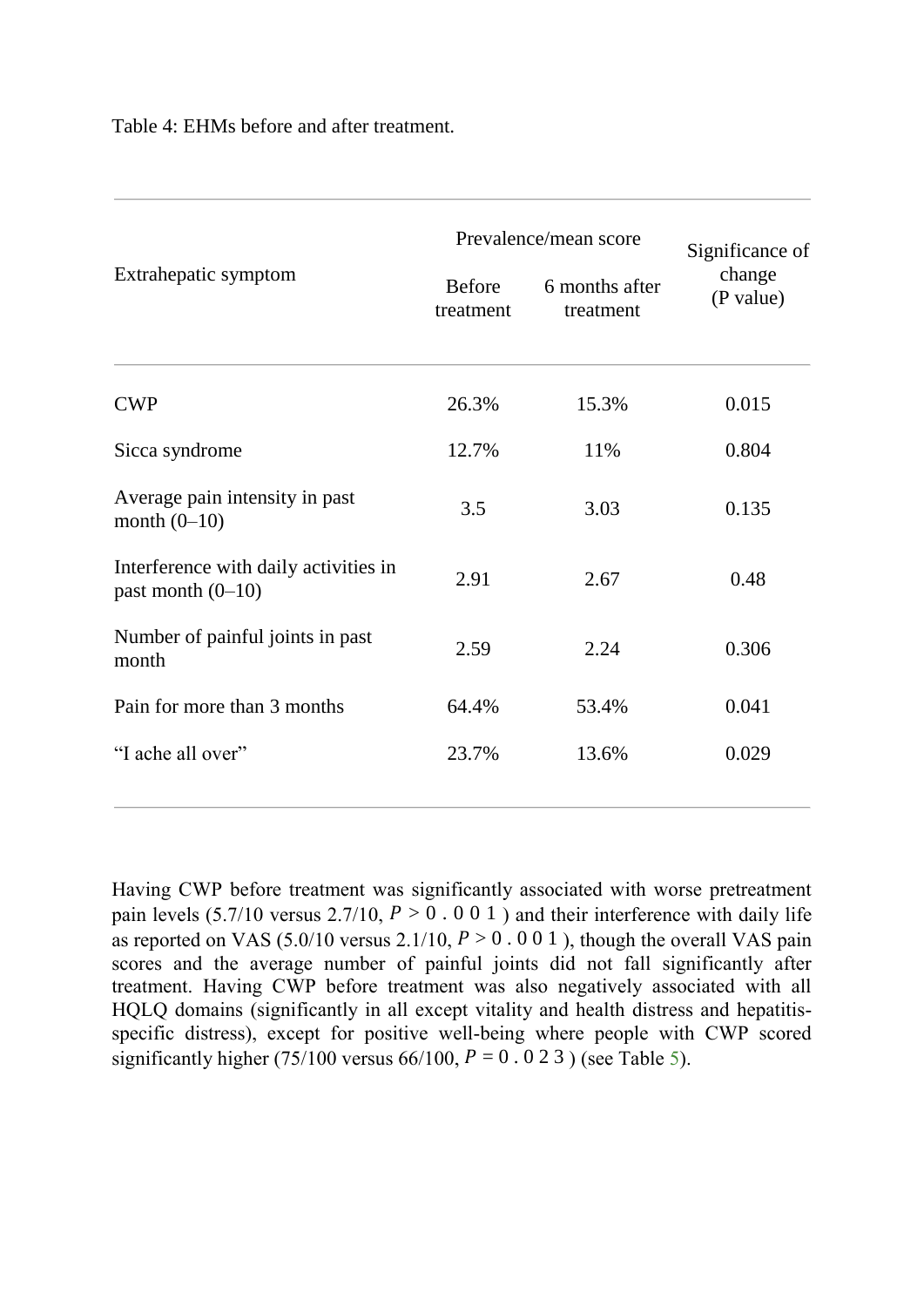Table 5: Variables associated with pretreatment CWP.

|                                              | <b>CWP</b> before<br>treatment | No CWP before<br>treatment | Statistical<br>significance (P<br>value) |
|----------------------------------------------|--------------------------------|----------------------------|------------------------------------------|
| No. of painful joints                        | 5.19                           | 1.67                       | >0.001                                   |
| VAS pain rating (mean)                       | 5.7/10                         | 2.7/10                     | >0.001                                   |
| VAS interference rating<br>(mean)            | 5.0/10                         | 2.1/10                     | >0.001                                   |
| <b>HQLQ</b> domain                           |                                |                            |                                          |
| Physical functioning                         | 66.8                           | 79.7                       | 0.025                                    |
| Role physical                                | 46.5                           | 65.1                       | 0.025                                    |
| Body pain                                    | 38.5                           | 68.6                       | >0.001                                   |
| General health                               | 40.6                           | 54.6                       | 0.002                                    |
| Vitality                                     | 47.1                           | 45.8                       | NS(0.553)                                |
| Social functioning                           | 52.4                           | 65.9                       | 0.028                                    |
| Role emotional                               | 46.2                           | 70.1                       | 0.005                                    |
| Mental health                                | 57.2                           | 65.5                       | 0.035                                    |
| <b>Health distress</b>                       | 56.1                           | 66.5                       | NS (0.182)                               |
| Positive well-being                          | 74.8                           | 65.7                       | 0.023                                    |
| Hepatitis-specific<br>functional limitations | 48.5                           | 62.2                       | 0.014                                    |
| Hepatitis-specific<br>distress               | 26.3                           | 14.0                       | NS (0.064)                               |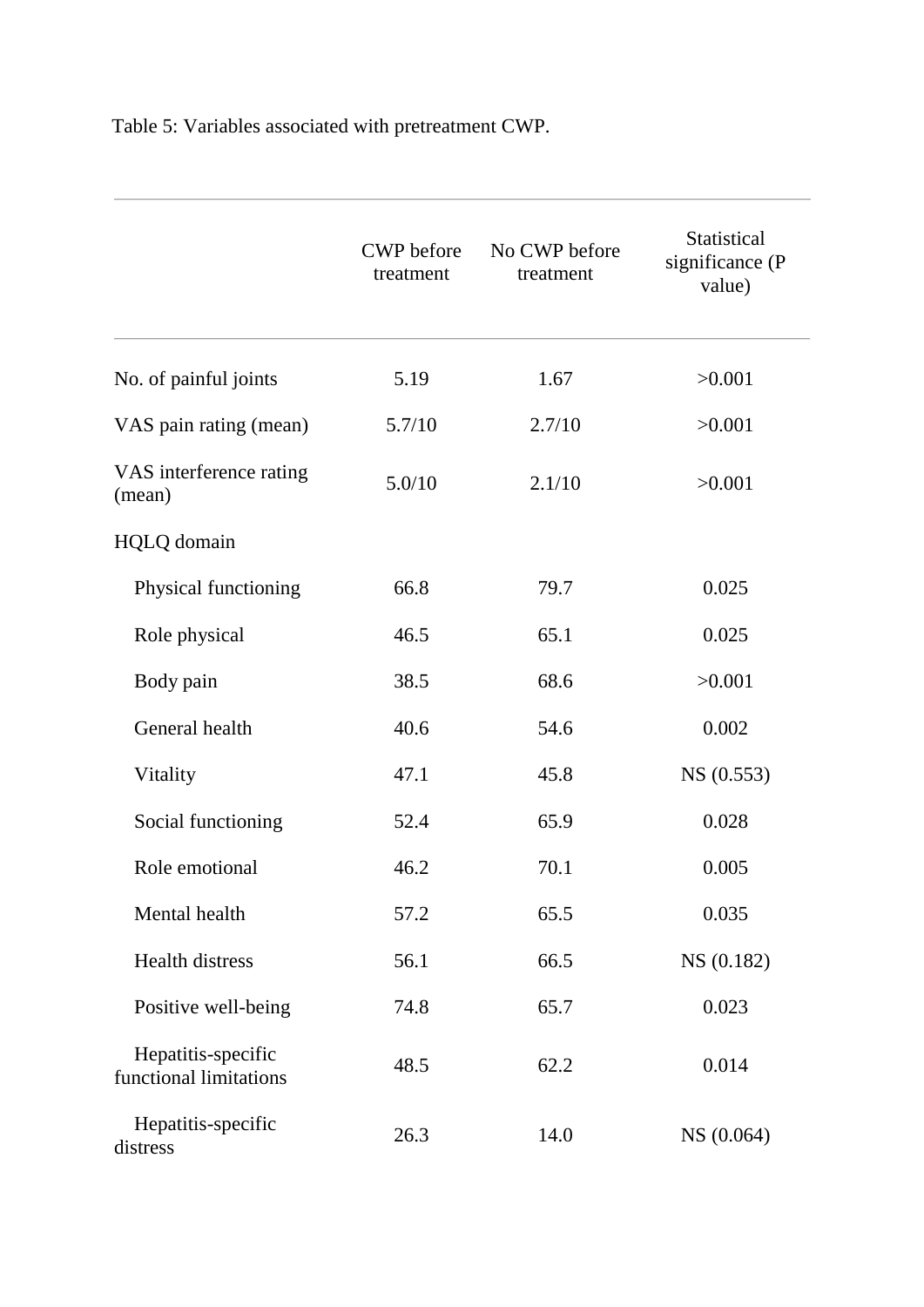A remission of CWP after treatment was significantly associated with improvements in the HQLQ domain of body pain (15.4 improvement in CWP remission versus 11.8 if it stays the same and 14.8 reduction if CWP develops,  $P = 0.024$ ), physical function (  $P = 0.043$  ), and nearly role emotional (  $P = 0.052$  ) (see Figure [2\)](http://www.hindawi.com/journals/heprt/2013/910519/fig2/). In contrast to pretreatment CWP, having CWP after treatment was only significantly associated with a worse role physical and body pain HQLQ score ( $= 0.008$ ,  $P < 0$ )  $.001$ .



Figure 2: Pretreatment HQLQ scores in people with CWP versus no CWP.

There were a small number of patients who matched the study's criteria for sicca syndrome, and the decline after treatment was not significant (12.7% versus 11%,  $P =$  $0.804$ .

3.4. Associations with SVR

After treatment 67% of patients achieved SVR. There were positive nonsignificant associations between SVR and changes in all HQLQ scores and significant positive associations between SVR and changes in CWP ( $= 0.038$ ) (see Figure [3\)](http://www.hindawi.com/journals/heprt/2013/910519/fig3/).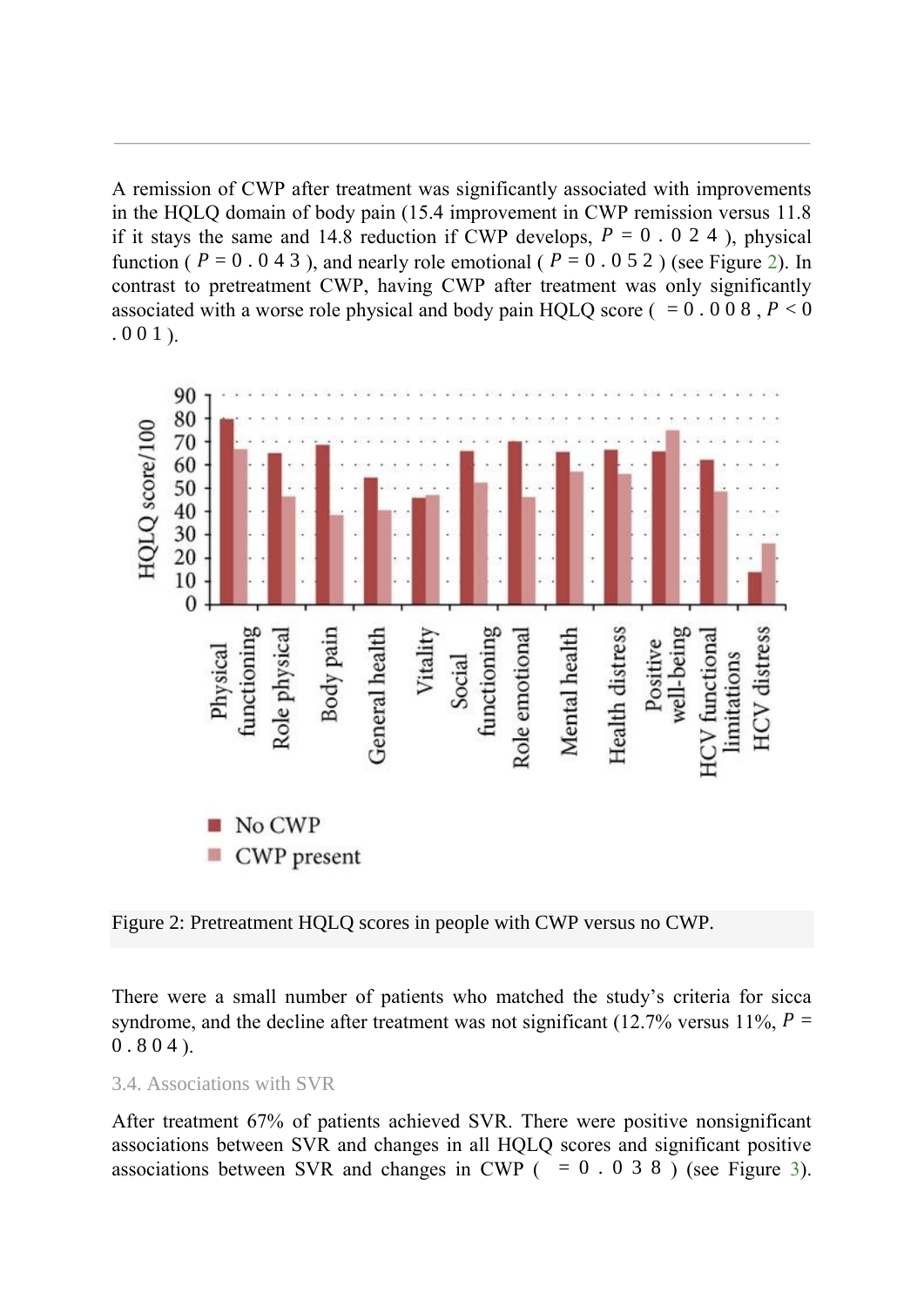However, achieving SVR was not associated with the minor regression in sicca symptoms.



Figure 3: CWP progression versus SVR.

### 4. Discussion

### 4.1. Quality of Life

Patients in this study showed significant improvement in 6 of the 12 domains of HQLQ following treatment, which on the whole improved the total score. However, these improvements did not include an increase of more than 4.2 points on the vitality scale, which has been defined by Spiegel et al. as the minimally clinically important difference in HRQOL [\[3\]](http://www.hindawi.com/journals/heprt/2013/910519/#B3). Therefore, to argue that in this case antiviral therapy has had a positive effect on HRQOL is dependent on the weighting given to different domains.

In keeping with previous studies, HRQOL improvement was seen in the domains relating to physical health [\[2,](http://www.hindawi.com/journals/heprt/2013/910519/#B2) [6,](http://www.hindawi.com/journals/heprt/2013/910519/#B6) [7\]](http://www.hindawi.com/journals/heprt/2013/910519/#B7). Given the significant improvement in domains relating to general health, disease limitations, social functioning, and hepatitis-related distress, the deterioration in domains relating to mental well-being and positive wellbeing distress suggests a complex range of effects with antiviral treatment. This may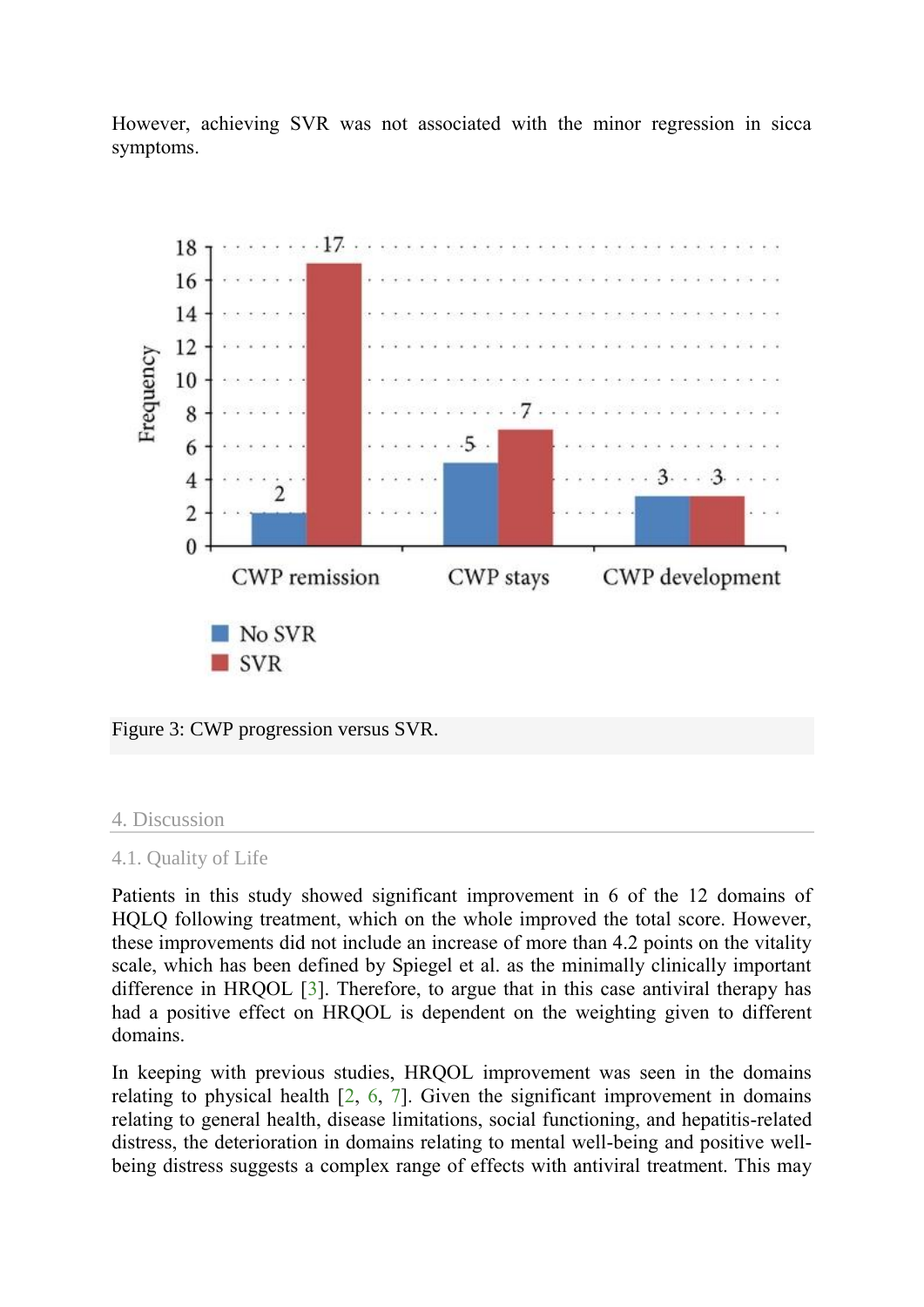be an exacerbation of a high baseline incidence of anxiety and depressive symptoms, which are commonly reported among HCV-infected patients [\[11,](http://www.hindawi.com/journals/heprt/2013/910519/#B11) [27\]](http://www.hindawi.com/journals/heprt/2013/910519/#B27). These baseline symptoms may be related to a patient's distress at being diagnosed with a chronic and serious illness [\[28\]](http://www.hindawi.com/journals/heprt/2013/910519/#B28), a history of illicit drug use [\[29\]](http://www.hindawi.com/journals/heprt/2013/910519/#B29), or a direct effect of the virus [\[30\]](http://www.hindawi.com/journals/heprt/2013/910519/#B30). The exacerbation of these symptoms, on the other hand, may be caused by antiviral treatment itself, as interferon alpha is known to cause depression [\[27\]](http://www.hindawi.com/journals/heprt/2013/910519/#B27). Our results support the hypothesis that initial impairments in physical domains are more likely to be virus related than impairments in domains of mental health given that the former domains improved following treatment while the latter did not [\[1,](http://www.hindawi.com/journals/heprt/2013/910519/#B1) [31\]](http://www.hindawi.com/journals/heprt/2013/910519/#B31).

#### 4.2. Rheumatological Symptoms

Our results reflect the direction of previous findings that fewer patients experience myalgia and arthralgia following treatment [\[23,](http://www.hindawi.com/journals/heprt/2013/910519/#B23) [24,](http://www.hindawi.com/journals/heprt/2013/910519/#B24) [32\]](http://www.hindawi.com/journals/heprt/2013/910519/#B32). Interestingly, however, while patients with CWP, 3-month pain and "I ache all over" reported that pain levels all fell significantly, the average VAS pain intensity and impact levels, bodily pain aspects of the HQLQ, and the number of painful joints were all low and changed little with treatment. This demonstrates that extrahepatic pain manifestations in HCV patients pool together in a subset of patients and are unaltered by treatment in the majority of cases.

An analysis comparing patients with and without CWP before treatment revealed baseline HQLQ scores to be significantly worse in 9 domains in those with CWP, though whether this was cause or effect is not ascertainable here. The discrepancy of a greater positive well-being in patients with baseline CWP represents a psychological anomaly as mental health and other psychological domains were significantly worse in this subset. CWP remission after treatment was also significantly associated with an improved body pain and physical function score, which changed little otherwise for the whole cohort. This shows that having CWP before treatment is significantly associated with a worse HRQOL and that the bodily pain aspect may be particularly responsive to treatment in this subset, which has not been illustrated in the literature before. The clinical implications for this lie in better recognition of this subset of patients in order to discuss the potential effects of treatment for them specifically and in using appropriate additional management strategies such as analgesia or exercise.

If the observed trends in pain reflect the effects of a viral immunomodulatory process affecting a subset of patients, one would expect more patients to also undergo remission of sicca syndrome. A lack of response to treatment may be due to unknown factors and an already underwhelming sicca prevalence in the cohort relative to other studies. [\[33\]](http://www.hindawi.com/journals/heprt/2013/910519/#B33). However, a more evident response would be expected because sicca syndrome has an established viral pathogenesis where HCV exocrine gland tropism is strongly associated with lymphocytic infiltration, sometimes in combination with rheumatoid factor and autoantibodies and resultant xerostomia and xerophthalmia [\[34\]](http://www.hindawi.com/journals/heprt/2013/910519/#B34). Arthralgia on the other hand is more known to be associated with HCV through a mechanism of elevated autoantibodies and MC that promotes tissue injury, a biomarker which was rare in our cohort [\[35\]](http://www.hindawi.com/journals/heprt/2013/910519/#B35). Thus, our observed improvements in pain scores may also be due to unmeasured nonvirological changes, such as nutritional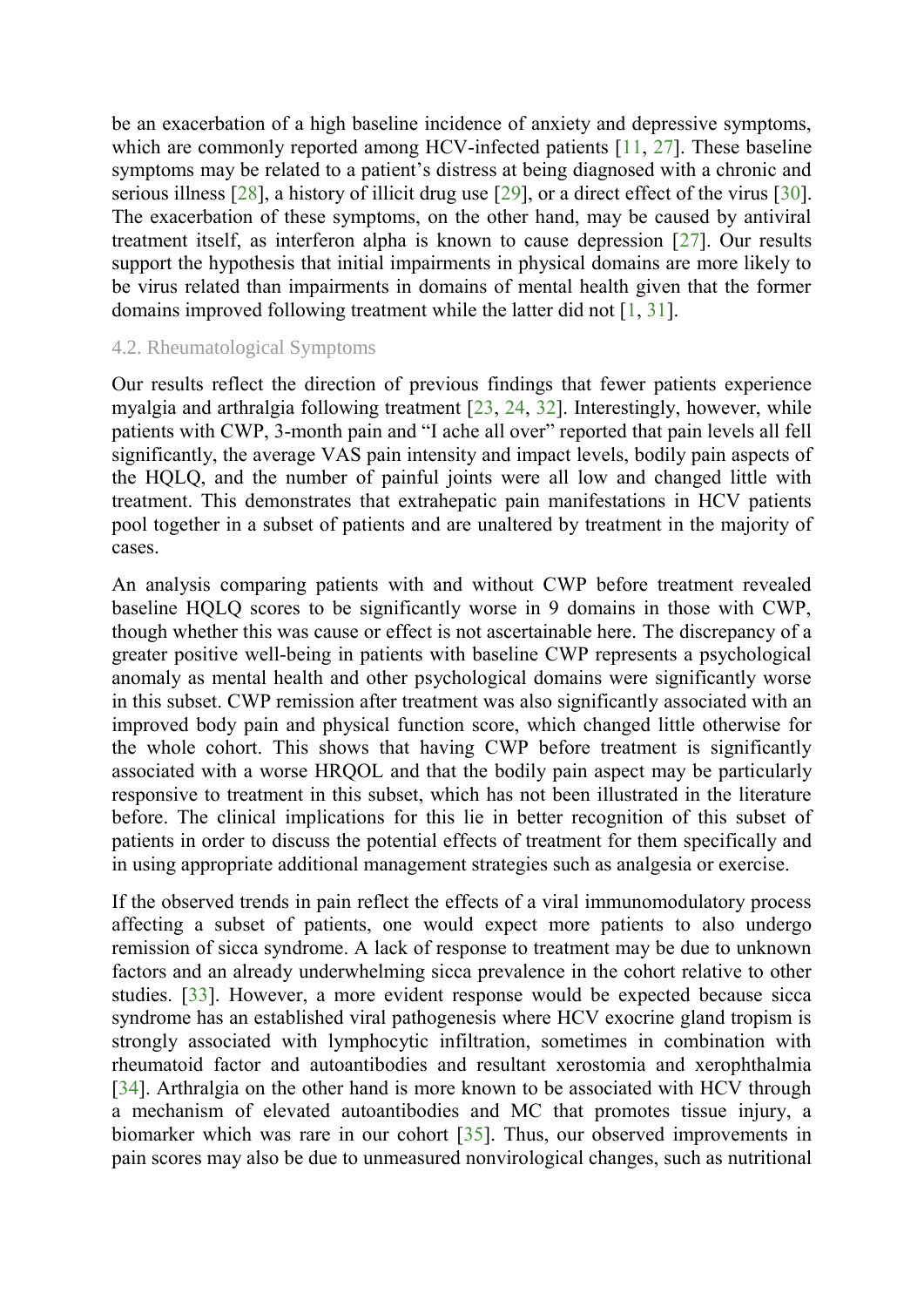status improvements, reduced alcoholic consumption, and subsequent improvements in vitamin D levels that are associated with nonspecific musculoskeletal pain [\[36\]](http://www.hindawi.com/journals/heprt/2013/910519/#B36).

### 4.3. SVR Discussion

Data from a meta-analysis of HRQOL studies in HCV patients has suggested that SVR is associated with improved HRQOL. In this study, there was a general trend in that direction without statistical significance, which reflects the power of the sample size. Our results suggest that antiviral therapy can improve HRQOL and pain scores in the absence of SVR, which may be due to a placebo response, which this study did not control for, or due to the immunomodulatory effects of antiviral therapy, which have not been fully described yet. For example, interferon has been found to have antiproliferative effects on MC and has been used on MC even before link with HCV was found. Furthermore, it has been suggested that this effectiveness may be irrespective of interferon's antiviral properties [[37\]](http://www.hindawi.com/journals/heprt/2013/910519/#B37). Conversely, other studies have shown that MC and subsequent vasculitic symptoms can persist despite SVR [\[38\]](http://www.hindawi.com/journals/heprt/2013/910519/#B38), which supports the hypothesis of there being both memory (virus-dependent) and naïve (virus-independent) autoimmune B cell expansion after HCV infection [\[24\]](http://www.hindawi.com/journals/heprt/2013/910519/#B24).

### 5. Limitations

The main drawback of this study is the lack of a matched control group not undergoing antiviral treatment, due to there being only a minority of such patients, of whom many have concurrent psychiatric illness, IVDU, and alcoholism. Furthermore, concomitant use of vitamin D supplementation, analgesia, and anti-inflammatories during questionnaire completion was not controlled for. Due to the small proportion of patients with the extrahepatic symptoms in this study, a larger sample may be necessary to improve the power of measuring the effects of treatment and SVR. Therefore, larger study participation with controls and longer followup are needed to validate the study's results.

### 6. Conclusions

Antiviral therapy with pegylated interferon- $\alpha$  and ribavirin can significantly improve physical and functional aspects of HRQOL as well as rheumatological CWP symptoms in HCV patients, despite no changes in vitality and deterioration in mental health and positive well-being. In our cohort, CWP prevalence is high, demonstrably related to HRQOL, and unaccounted for through cryoglobulinaemia alone. A role for the virus in CWP is purely speculative on the basis of these results, and other potential causes such as vitamin D deficiency were not measured. Of relevance to clinical practice, however, are the study's observed CWP prevalence and response in HCV patients undergoing antiviral treatment. An awareness of this finding may prompt earlier diagnosis and investigation of CWP in HCV patients and warrant chronic pain relief as an additional indication for antiviral treatment besides existing benefits on hepatitis and HRQOL. Additional management strategies such as graded exercise and analgesia should be discussed in this subset of chronic pain sufferers for whom antivirals are deemed inappropriate.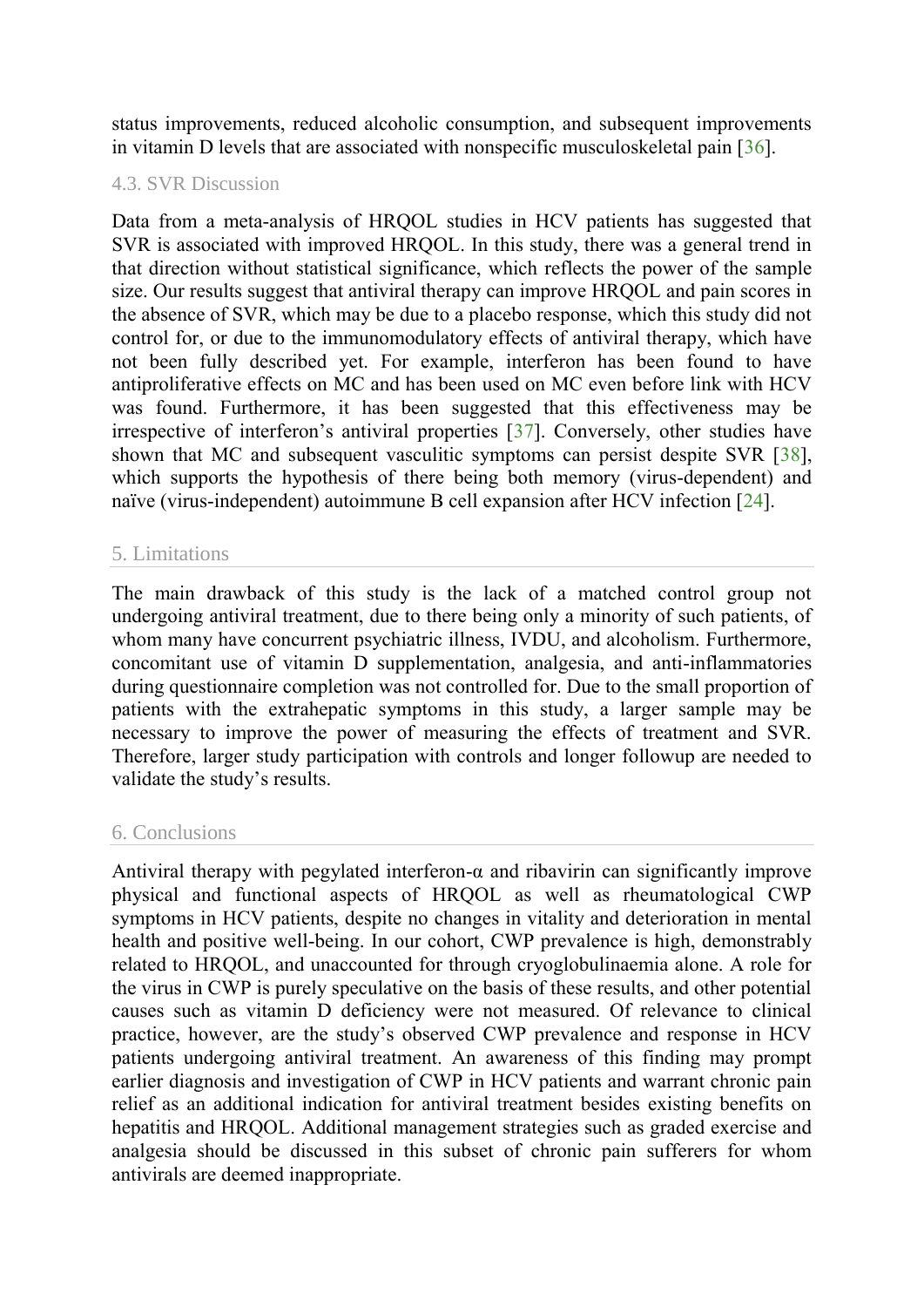Abbreviations

| HCV:  | Hepatitis C virus                             |
|-------|-----------------------------------------------|
| EHMs: | Extrahepatic manifestations                   |
| CWP:  | Chronic widespread pain                       |
|       | HRQOL: Health-related quality of life         |
|       | HQLQ: Hepatitis quality of life questionnaire |
| SVR:  | Sustained virological response                |
| MC:   | Mixed cryoglobulinaemia                       |
| SS:   | Sicca syndrome.                               |
|       |                                               |

### Conflict of Interests

None of the authors declare any conflict of interests.

References

- 1. M. C. Teixeira, F. Ribeiro Mde, L. C. Gayotto, A. Chamone Dde, and E. Strauss, "Worse quality of life in volunteer blood donors with hepatitis C," Transfusion, vol. 46, no. 2, pp. 278–283, 2006.
- 2. A. Hollander, G. R. Foster, and O. Weiland, "Health-related quality of life before, during and after combination therapy with interferon and ribavirin in unselected Swedish patients with chronic hepatitis C," Scandinavian Journal of Gastroenterology, vol. 41, no. 5, pp. 577–585, 2006.
- 3. B. M. Spiegel, Z. M. Younossi, R. D. Hays, D. Revicki, S. Robbins, and F. Kanwal, "Impact of hepatitis C on health related quality of life: a systematic review and quantitative assessment," Hepatology, vol. 41, no. 4, pp. 790–800, 2005.
- 4. K. Weissenborn, A. B. Tryc, M. Heeren et al., "Hepatitis C virus infection and the brain," Metabolic Brain Disease, vol. 24, no. 1, pp. 197–210, 2009.
- 5. A. J. Rodger, D. Jolley, S. C. Thompson, A. Lanigan, and N. Crofts, "The impact of diagnosis of hepatitis C virus on quality of life," Hepatology, vol. 30, no. 5, pp. 1299–1301, 1999.
- 6. M. Wright, R. Grieve, J. Roberts, J. Main, and H. C. Thomas, "Health benefits of antiviral therapy for mild chronic hepatitis C: randomised controlled trial and economic evaluation," Health Technology Assessment, vol. 10, no. 21, pp. 1–113, 2006.
- 7. M. P. Neary, S. Cort, M. S. Bayliss, and J. E. Ware Jr., "Sustained virologic response is associated with improved health-related quality of life in relapsed chronic hepatitis C patients," Seminars in Liver Disease, vol. 19, supplement 1, pp. 77–85, 1999.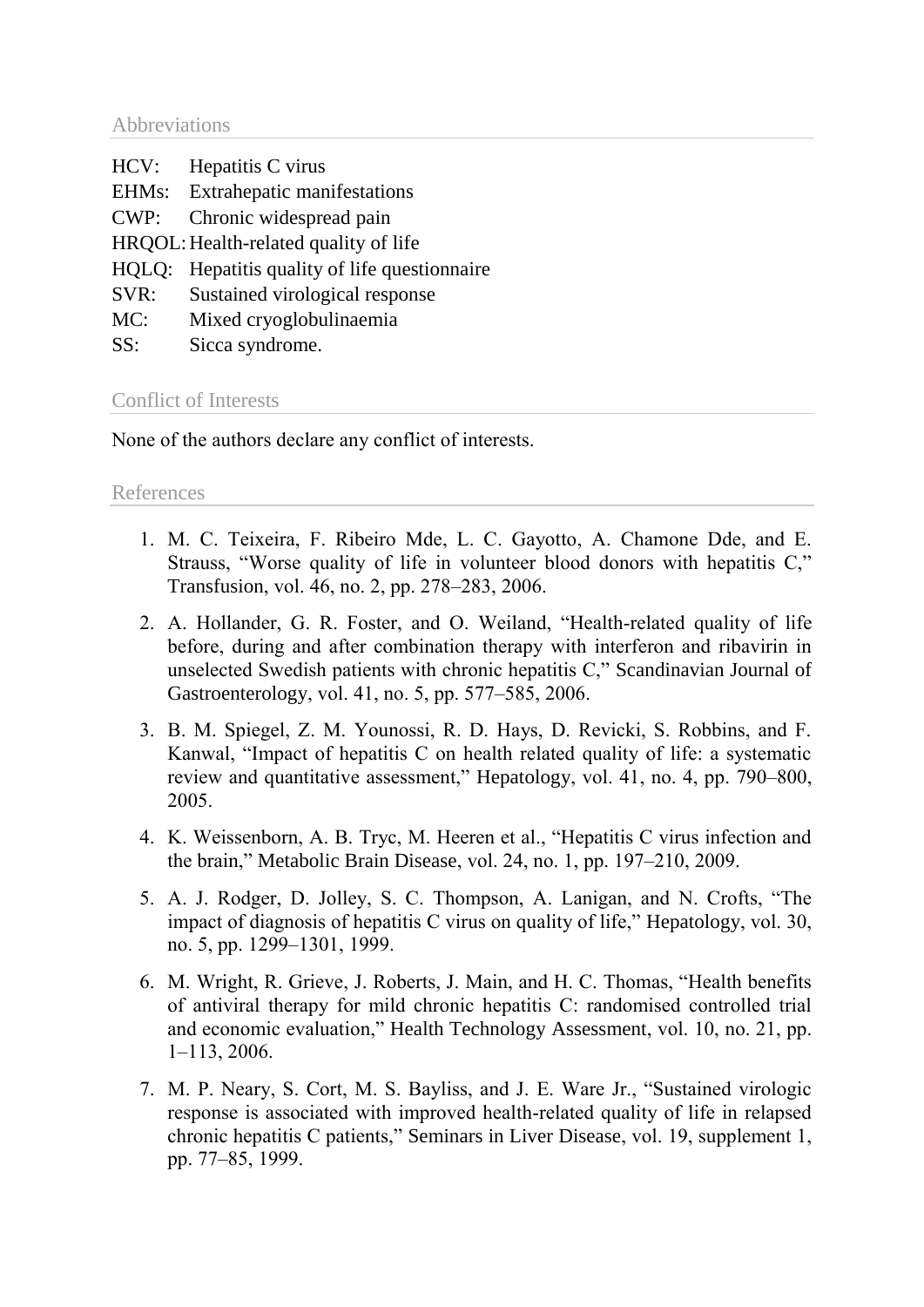- 8. J. E. Ware Jr., M. S. Bayliss, M. Mannocchia, and G. L. Davis, "Health-related quality of life in chronic hepatitis C: impact of disease and treatment response," Hepatology, vol. 30, no. 2, pp. 550–555, 1999.
- 9. J. G. McHutchison, J. E. Ware Jr., M. S. Bayliss et al., "The effects of interferon alpha-2b in combination with ribavirin on health related quality of life and work productivity," Journal of Hepatology, vol. 34, no. 1, pp. 140–147, 2001.
- 10.M. Wright, D. Forton, J. Main et al., "Treatment of histologically mild hepatitis C virus infection with interferon and ribavirin: a multicentre randomized controlled trial," Journal of Viral Hepatitis, vol. 12, no. 1, pp. 58–66, 2005.
- 11.H. H. Thein, P. Maruff, M. D. Krahn et al., "Improved cognitive function as a consequence of hepatitis C virus treatment," HIV Medicine, vol. 8, no. 8, pp. 520–528, 2007.
- 12.P. Cacoub, T. Poynard, P. Ghillani, et al., "Extrahepatic manifestations of chronic hepatitis C. MULTIVIRC Group. Multidepartment virus CMULTIVIRC Group. Multidepartment virus C," Arthritis and Rheumatism, vol. 42, no. 10, pp. 2204–2212, 1999.
- 13.C. Lormeau, G. Falgarone, D. Roulot, and M.-C. Boissier, "Rheumatologic manifestations of chronic hepatitis C infection," Joint Bone Spine, vol. 73, no. 6, pp. 633–638, 2006.
- 14.D. Sène, N. Limal, and P. Cacoub, "Hepatitis C virus-associated extrahepatic manifestations: a review," Metabolic Brain Disease, vol. 19, no. 3-4, pp. 357– 381, 2004.
- 15.A. L. Zignego, D. Macchia, M. Monti et al., "Infection of peripheral mononuclear blood cells by hepatitis C virus," Journal of Hepatology, vol. 15, no. 3, pp. 382–386, 1992.
- 16.P. Pileri, Y. Uematsu, S. Campagnoli et al., "Binding of hepatitis C virus to CD81," Science, vol. 282, no. 5390, pp. 938–941, 1998.
- 17.C. Ferri, A. Antonelli, M. T. Mascia et al., "HCV-related autoimmune and neoplastic disorders: the HCV syndrome," Digestive and Liver Disease, vol. 39, supplement 1, pp. S13–S21, 2007.
- 18.F. B. Bianchi, P. Muratori, A. Granito, G. Pappas, S. Ferri, and L. Muratori, "Hepatitis C and autoreactivity," Digestive and Liver Disease, vol. 39, supplement 1, pp. S22–S24, 2007.
- 19.K. I. Penny, A. M. Purves, B. H. Smith, W. A. Chambers, and W. C. Smith, "Relationship between the chronic pain grade and measures of physical, social and psychological well-being," Pain, vol. 79, no. 2-3, pp. 275–279, 1999.
- 20.J. Bartolomé, E. Rodríguez-Iñigo, A. Erice, S. Vidal, I. Castillo, and V. Carreño, "Hepatitis C virus does not infect muscle, the intervertebral disk, or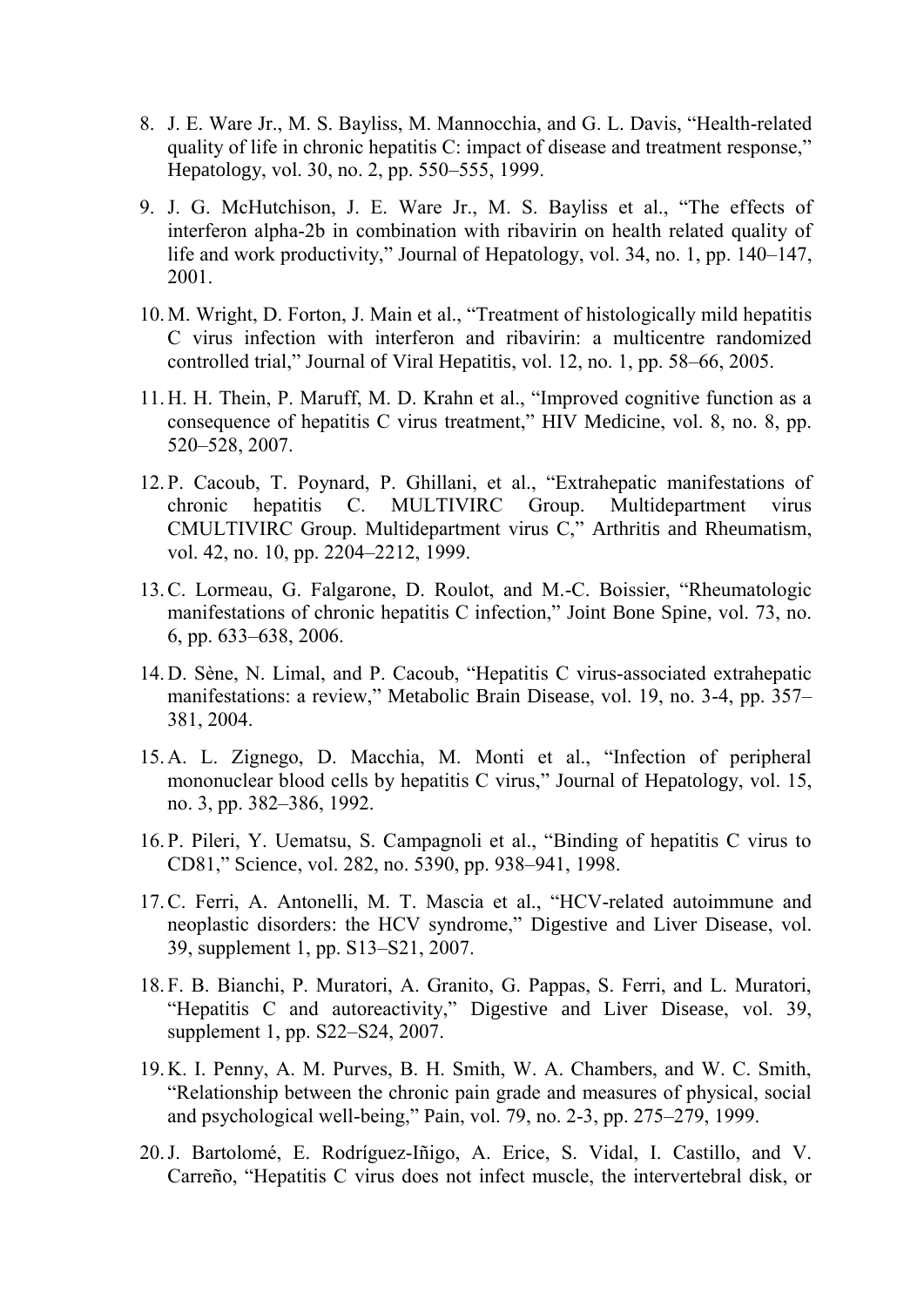the meniscus in patients with chronic hepatitis C," Journal of Medical Virology, vol. 79, pp. 1818–1820, 2007.

- 21.C. Palazzi, E. D'Amico, S. D'Angelo, A. Nucera, A. Petricca, and I. Olivieri, "Hepatitis C virus infection in Italian patients with fibromyalgia," Clinical Rheumatology, vol. 27, no. 1, pp. 101–103, 2008.
- 22.J. Narváez, J. M. Nolla, and J. Valverde-García, "Lack of association of fibromyalgia with hepatitis C virus infection," The Journal of Rheumatology, vol. 32, pp. 1118–1121, 2005.
- 23.P. Cacoub, V. Ratziu, R. P. Myers et al., "Impact of treatment on extra hepatic manifestations in patients with chronic hepatitis C," Journal of Hepatology, vol. 36, no. 6, pp. 812–818, 2002.
- 24.D. Saadoun, A. Delluc, J. C. Piette, and P. Cacoub, "Treatment of hepatitis Cassociated mixed cryoglobulinemia vasculitis," Current Opinion in Rheumatology, vol. 20, no. 1, pp. 23–28, 2008.
- 25.M. S. Bayliss, B. Gandek, K. M. Bungay, D. Sugano, M.-A. Hsu, and J. E. Ware Jr., "A questionnaire to assess the generic and disease-specific health outcomes of patients with chronic hepatitis C," Quality of Life Research, vol. 7, no. 1, pp. 39–55, 1998.
- 26.C. Griffiths, E. Romeri, A. Brock, and O. Morgan, "Geographical variations in deaths related to drug misuse in England and Wales, 1993–2006," Health Statistics Quarterly, no. 39, pp. 14–21, 2008.
- 27.R. J. Fontana, K. B. Hussain, S. M. Schwartz, C. A. Moyer, G. L. Su, and A. S. Lok, "Emotional distress in chronic hepatitis C patients not receiving antiviral therapy," Journal of Hepatology, vol. 36, no. 3, pp. 401–407, 2002.
- 28.J. Golden, R. M. Conroy, A. M. O'Dwyer, D. Golden, and J.-B. Hardouin, "Illness-related stigma, mood and adjustment to illness in persons with hepatitis C," Social Science and Medicine, vol. 63, no. 12, pp. 3188–3198, 2006.
- 29.M. G. Carta, M. C. Hardoy, A. Garofalo et al., "Association of chronic hepatitis C with major depressive disorders: irrespective of interferon-alpha therapy," Clinical Practice and Epidemiology in Mental Health, vol. 3, article 22, 2007.
- 30.D. M. Forton, H. C. Thomas, C. A. Murphy et al., "Hepatitis C and cognitive impairment in a cohort of patients with mild liver disease," Hepatology, vol. 35, no. 2, pp. 433–439, 2002.
- 31.J. Rivera, A. de Diego, M. Trinchet, and A. García Monforte, "Fibromyalgiaassociated hepatitis C virus infection," British Journal of Rheumatology, vol. 36, no. 9, pp. 981–985, 1997.